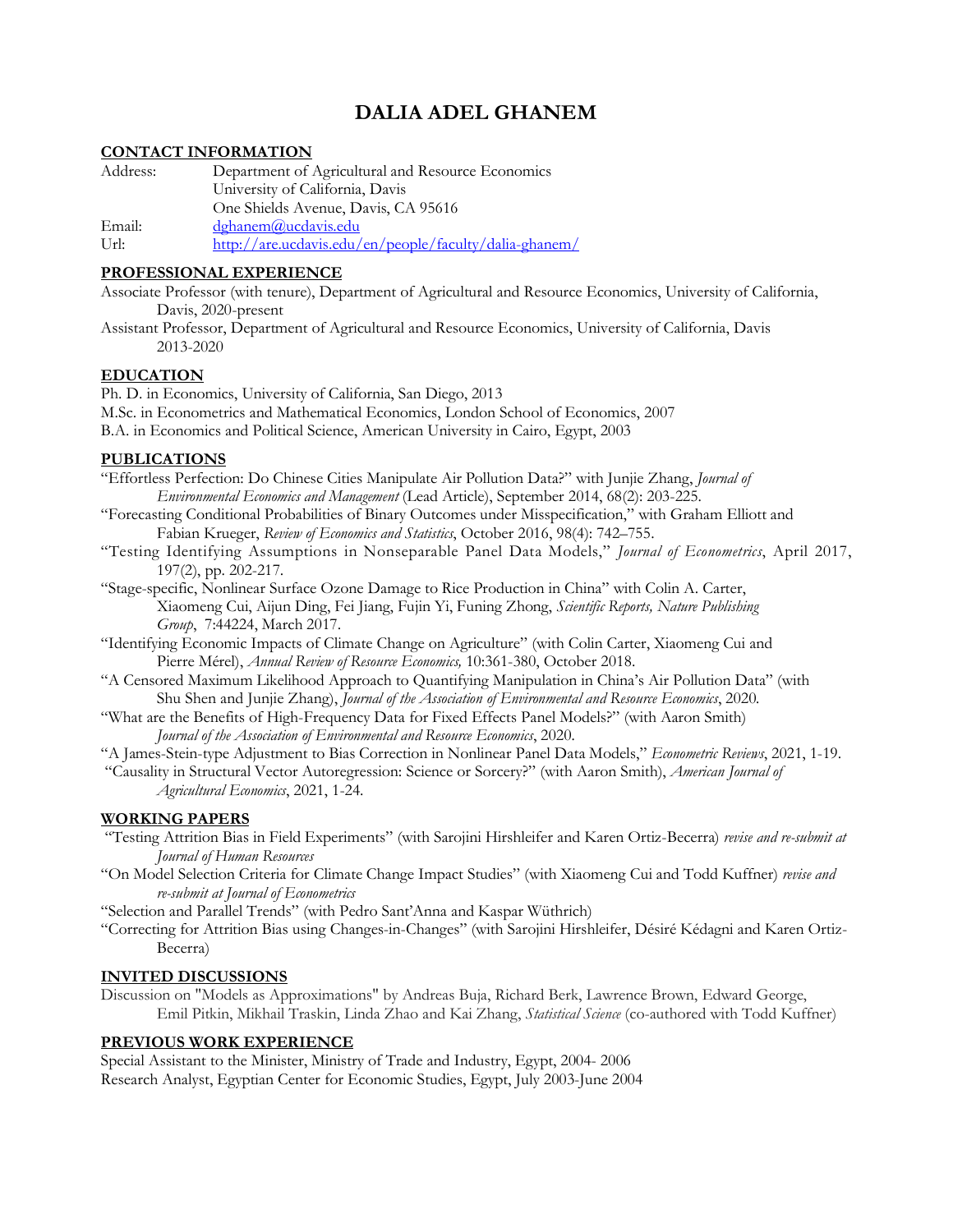# **FELLOWSHIPS & AWARDS**

Ralph C. d'Arge and Allen v. Kneese Award for Outstanding Publication in the *Journal of the Association of Environmental and Resource Economists*, 2021

UC Davis Graduate Student Association Award for Excellence in Service to Graduate Students, 2021

Faculty Development Award, University of California, Davis, 2017-2018

MITRE Visitor, Department of Economics, University of Michigan, June 2014

Summer Research Grant, University of California, San Diego, 2007-2010

Student Travel Award, American Statistical Association, Business and Economics Section, 2010

PJD Wiles Scholarship, London School of Economics, 2006-2007

DAAD-Anrechtsschein (German Student Exchange Service Scholarship), German School in Alexandria, Egypt, 1998

# **PROFESSIONAL ACTIVITIESS**

| Seminars    | Climate Econometrics, Nuffield College, Oxford (S2021), Northwestern (F2020), Penn State (F2020),                                                     |
|-------------|-------------------------------------------------------------------------------------------------------------------------------------------------------|
|             | Southern Methodist University (F2020), University of Nevada, Reno (F2020), Carleton University                                                        |
|             | (W2020), Duke University (Econometrics 2018), UC San Diego (Environmental Economics F2017,                                                            |
|             | Econometrics F2017), UC Riverside (Econometrics S2015), UC Berkeley (Econometrics 2014), UC                                                           |
|             | Davis (Econometrics W2013, Environmental Economics F2013), UC Santa Barbara (W2013)                                                                   |
| Conferences | Presentations: World Congress of the Econometrics Society (2020), Association of Environmental and                                                    |
|             | Resource Economics Annual Conference (2020), USC Dornsife Workshop on Panel Forecasting                                                               |
|             | (2019), California Econometrics Conference (2018), Canadian Econmetric Study Group (2018), North                                                      |
|             | American Summer Meetings of the Econometic Society (2018), International Association of Applied                                                       |
|             | Econometrics (2018), Agricultural and Applied Economics Association Annual Meeting (2018), USC                                                        |
|             | Dornsife Workshop on Micro-impacts of Climate Change (2017), Workshop on Higher-Order                                                                 |
|             | Asymptotics and Post-selection Inference (2017, 2016), California Econometrics Conference (2016),                                                     |
|             | Joint Statistical Meetings (2010), African Econometric Society Meeting (2010)                                                                         |
|             | Discussions: Stanford Workshop on Advances in Estimating Economic Effects from Climate Change                                                         |
|             | Using Weather Observations 2017, USC Applied Econometrics Workshop 2014                                                                               |
|             | Member of the Program/Organizing Committee. Econometric Society Africa Meetings 2021, UC Giannini                                                     |
|             | Big Ag Data Conference 2020, Workshop on Higher-Order Asymptotics and Post-Selection Inference                                                        |
|             | 2018-2019, Econometric Society Africa Meetings 2010                                                                                                   |
|             | Topic Leader. Research Methods/Econometrics/Statistics, Agricultural and Applied Economics                                                            |
|             | Association Annual Meeting 2020-2021                                                                                                                  |
| Refereeing  | Econometrics/Statistics: Biometrika, Econometric Reviews, Journal of Applied Econometrics, Journal of the                                             |
|             | American Statistical Association: Theory and Methods, Journal of Business and Economic Statistics, Journal of                                         |
|             | Econometric Methods, Journal of Econometrics, Review of Economic Studies, Quantitative Economics                                                      |
|             | Empirical Economics: AAEA selected presentations (2014, 2015, Topic Leader 2019-2020), American Journal                                               |
|             | of Agricultural Economics, China Economic Review, Ecological Economics, Economic Journal, Food policy, Journal of                                     |
|             | the American Association of Environmental and Resource Economics, Journal of Environmental Economics &                                                |
|             | Management                                                                                                                                            |
|             | Other: Climatic Change, National Science Foundation, Nature Climate Change, Nature Sustainability, Proceedings<br>of the National Academy of Sciences |
|             | TE ACLIINC EVDEDIENCE                                                                                                                                 |

#### **TEACHING EXPERIENCE**

| University of California, Davis | Ph.D. Econometrics III (ARE/ECN240B)               |
|---------------------------------|----------------------------------------------------|
|                                 | M.S. Applied Econometrics II (ARE 256B)            |
|                                 | B.A. Econometrics for Business Decisions (ARE 107) |

# **GRADUATE ADVISING**

Co-chair Xiaomeng Cui (2018, Assistant Professor, IESR, Jinan University)

Member Zoe Plakias (2017, Assistant Professor, Ohio State University), Mohamad Alloush (2019, Assistant Professor, Hamilton College September 2019), Kjersti Nes (European Commission,2019), Charlotte Ambrozek (2022, Assistant Professor, University of Minnesota), Tengda Gong (in progress), Hairu Lang (in progress), Aleksandr Michuda (2021, Research Assistant Professor, Cornell University), Karen Ortiz-Becerra (2021, Assistant Professor, University of San Diego), Yolanda Pan (in progress), Megan Song (in progress), Olivia Wang (in progress)